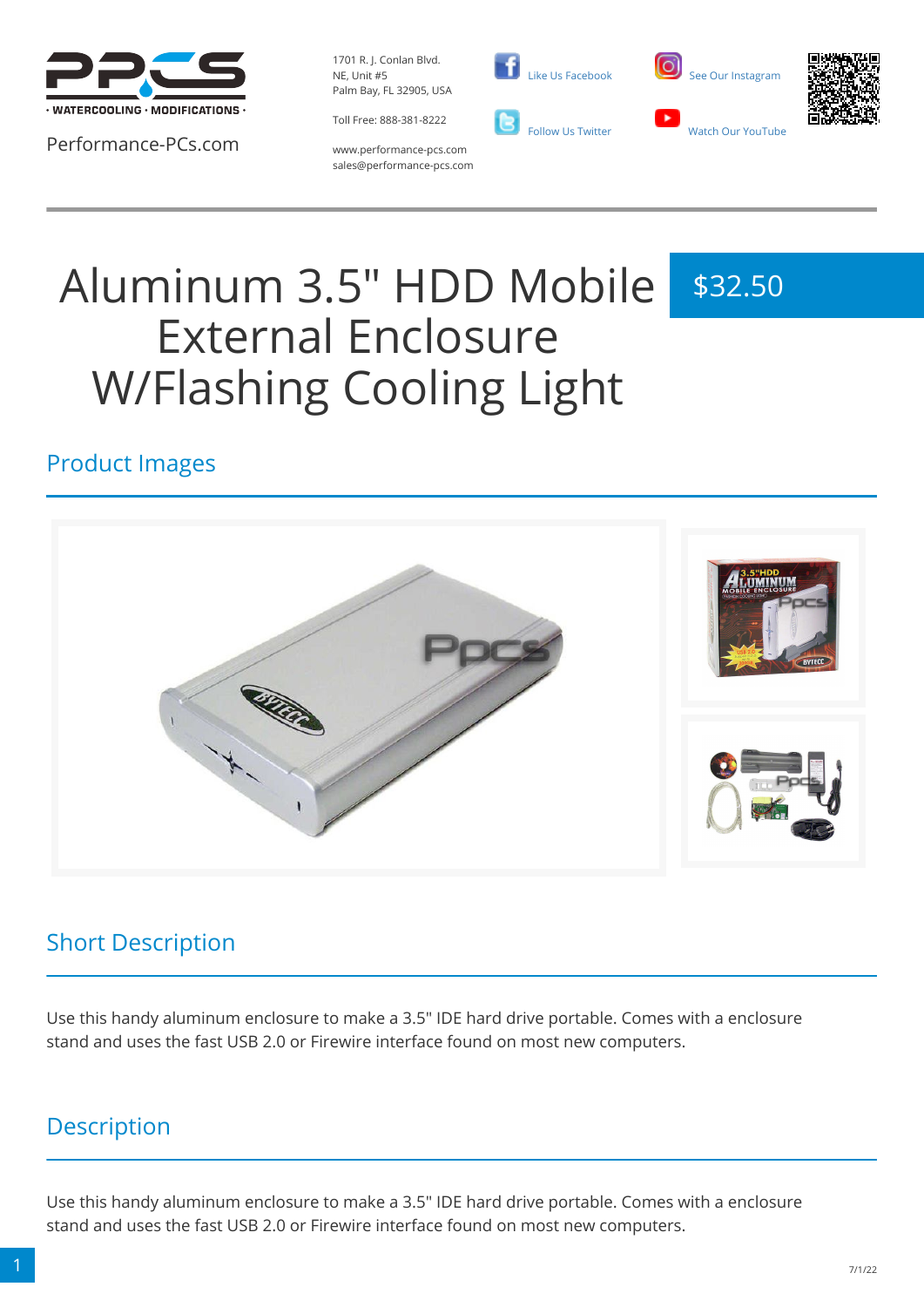#### Features

- Aluminum external enlosure will cool down 3.5" HDD easily
- Allows device hot-swapping(Plug and Play)
- Support HDD over 300GB
- Fashion cooling LED light
- CE/FCC approval
- Self power(power consumption 5V/1.5A & 12V/1.5A)
- To save space can be set vertically
- Product dimension: 122 x 133 x126mm
- Product net weight: 518g

#### Package Contents:

- 3.5" HDD aluminum external enclosure
- USB 2.0 A to B type cable(USB version and combo version)
- Firewire 6 pin to 6 pin cable (combo version)
- 5V/2A &12V/2A switching power adaptor. AC input: 100~240V
- AC power cable
- Installation CD
- Manual
- Plastic base

### Specifications

#### Hardware Requirements:

- Pentium 266 Mhz or higher
- 64MB RMA or higher
- CD-ROM drive
- USB 2.0 or USB 1.1 host ports (for USB version) Firewire ost ports (for Firewire version)

#### Specification:

| USB2.0                                                   | Firewire(IEEE 1394)                                        |
|----------------------------------------------------------|------------------------------------------------------------|
| • Supports USB2.0 transfer rates of 12 Mbps and 480 Mbps | • Compatible with 1394-1995 and 1394A                      |
| • USB 2.0/ IDE compliant                                 | • SBP-2 Target revision 4 compliant interface              |
| • Supports ATA-7 PIO modes 0-4 & UDMA modes 0-5 of       | • Fully ATA-7 compliant                                    |
| operation                                                | • Support ORB chaining for increased performance           |
| • Support Ultra ATA/ 133 & UDMA 5                        | • High-Speed IEEE 1394 interface access to high            |
| • 40 times faster than USB 1.1                           | performance IDE device; data transfer rate up to 400 Mbps. |

#### Operating System Support:

| <b>USB</b> | Firewire(IEEE 1394) |
|------------|---------------------|
|            |                     |